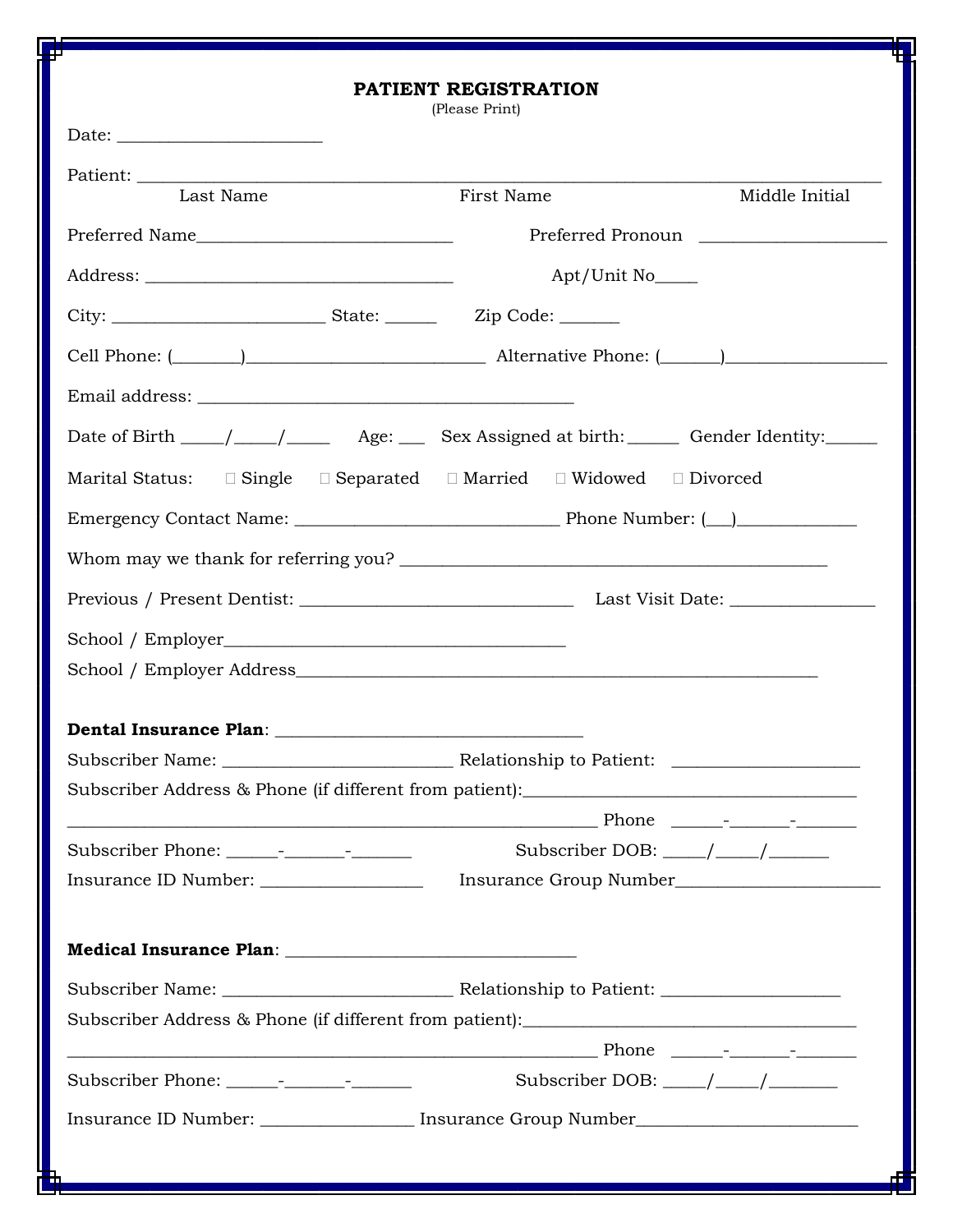## **MINOR / CHILD CONSENT ONLY**

I am the parent, guardian, or personal representative of

Please print name of minor/child

And there are no court orders now in effect that prohibit me from signing this consent. I do hereby request and authorize the dental staff to perform necessary dental services for the child named above, including but not limited to x-rays, and administration of anesthetics, which are deemed advisable by the doctor, whether or not I am present when the treatment is rendered. I understand that it is my responsibility to inform my doctor if my minor / child ever has a change in health. Dr. Smith-Williams or Dr. Salim Afshar may use my minor / child's health care information and may disclose such information to the company(ies) and their agents for the purpose of obtaining payment for services and determining insurance benefits or the benefits payable for related services.

\_\_\_\_\_\_\_\_\_\_\_\_\_\_\_\_\_\_\_\_\_\_\_\_\_\_\_\_\_\_\_\_\_\_\_\_\_\_\_\_\_\_\_\_\_\_\_\_\_\_\_\_\_\_ \_\_\_\_\_\_\_\_\_\_\_\_\_\_\_\_\_\_\_\_\_\_\_\_\_\_

 $\_$  ,  $\_$  ,  $\_$  ,  $\_$  ,  $\_$  ,  $\_$  ,  $\_$  ,  $\_$  ,  $\_$  ,  $\_$  ,  $\_$  ,  $\_$  ,  $\_$  ,  $\_$  ,  $\_$  ,  $\_$  ,  $\_$  ,  $\_$  ,  $\_$  ,  $\_$  ,  $\_$  ,  $\_$  ,  $\_$  ,  $\_$  ,  $\_$  ,  $\_$  ,  $\_$  ,  $\_$  ,  $\_$  ,  $\_$  ,  $\_$  ,  $\_$  ,  $\_$  ,  $\_$  ,  $\_$  ,  $\_$  ,  $\_$  ,

**CERTIFICATION**

Signature Date

Please print name  $\qquad \qquad$  Relationship to Patient

To the best of my knowledge, the information provided on this form is complete and correct.

## **INSURANCE ASSIGNMENT AND RELEASE**

I assign directly to Dr. Jennifer E. Smith-Williams all insurance benefits, if any, otherwise payable to me for services rendered. I understand that I am financially responsible for all charges whether or not paid by insurance. I authorize the use of my signature on all insurance submissions.

The above-named doctors may use my health care information and may disclose such information to the company(ies) and their agents for the purpose of obtaining payment for services and determining insurance benefits or the benefits payable for related services.

## **FINANCIAL AGREEMENT**

I acknowledge that payment is due at the time of treatment, unless other arrangements are made. I agree that parents, guardians, or personal representatives are responsible for all fees and services rendered for treatment of a minor / child. I accept full financial responsibility for all charges for services or items provided to me or the patient. I understand that filing a claim with my insurance company does not relieve me from my responsibility for the payment of all charges.

**A \$50 minimum charge will be made for failed or cancelled appointments without prior notification of two business days. Please remember, once an appointment is made this time has been reserved for you.** 

\_\_\_\_\_\_\_\_\_\_\_\_\_\_\_\_\_\_\_\_\_\_\_\_\_\_\_\_\_\_\_\_\_\_\_\_\_\_\_\_\_\_\_\_\_\_\_\_\_\_\_\_\_\_ \_\_\_\_\_\_\_\_\_\_\_\_\_\_\_\_\_\_\_\_\_\_\_\_\_\_

Signature Date

 $\_$  ,  $\_$  ,  $\_$  ,  $\_$  ,  $\_$  ,  $\_$  ,  $\_$  ,  $\_$  ,  $\_$  ,  $\_$  ,  $\_$  ,  $\_$  ,  $\_$  ,  $\_$  ,  $\_$  ,  $\_$  ,  $\_$  ,  $\_$  ,  $\_$  ,  $\_$  ,  $\_$  ,  $\_$  ,  $\_$  ,  $\_$  ,  $\_$  ,  $\_$  ,  $\_$  ,  $\_$  ,  $\_$  ,  $\_$  ,  $\_$  ,  $\_$  ,  $\_$  ,  $\_$  ,  $\_$  ,  $\_$  ,  $\_$  , Please print name  $\qquad \qquad$  Relationship to Patient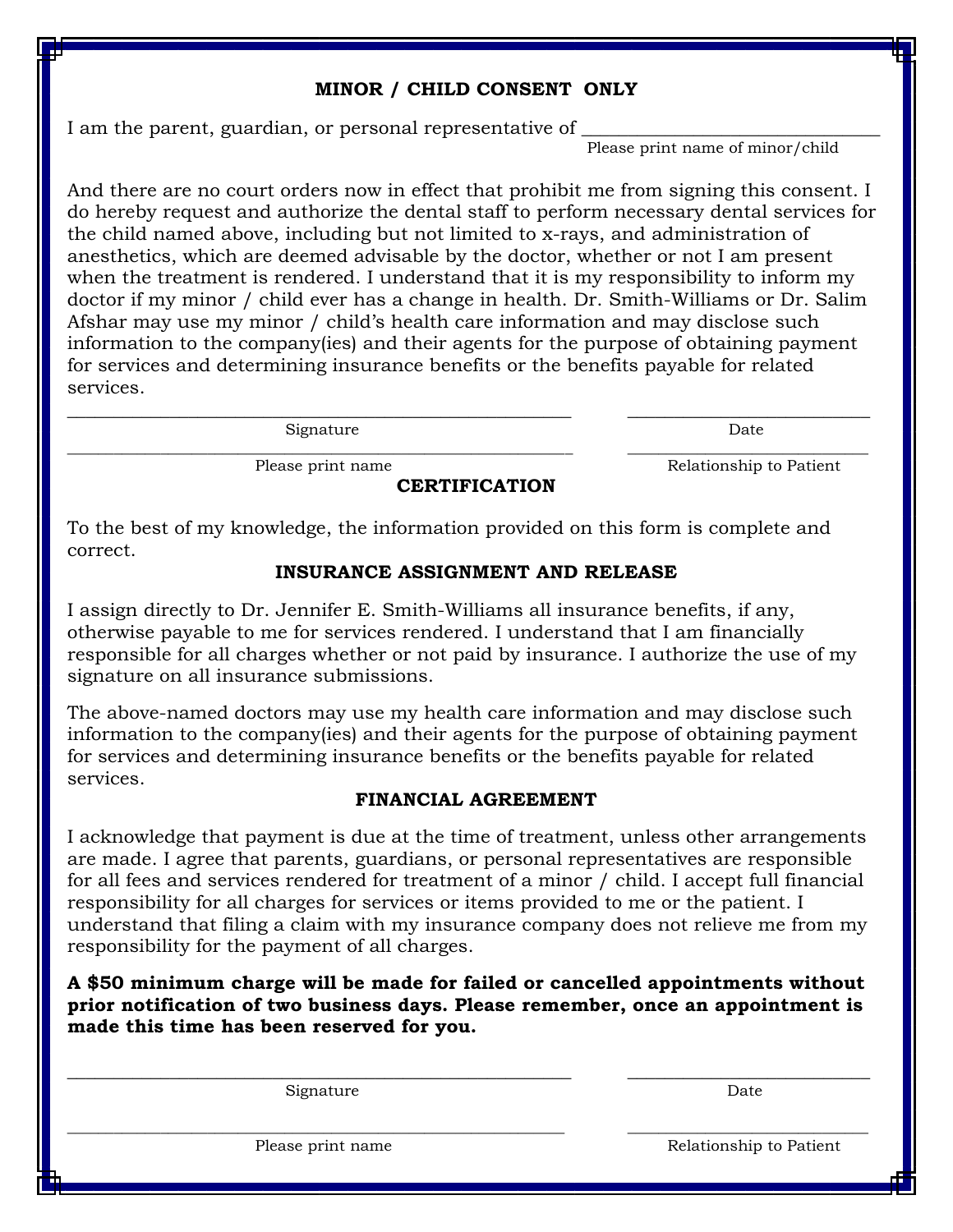| σ        |                            |                                                                                                                                                                                                                                       | ቺ                                                                                                                                                      |  |  |  |  |
|----------|----------------------------|---------------------------------------------------------------------------------------------------------------------------------------------------------------------------------------------------------------------------------------|--------------------------------------------------------------------------------------------------------------------------------------------------------|--|--|--|--|
|          | <b>Health History Form</b> |                                                                                                                                                                                                                                       |                                                                                                                                                        |  |  |  |  |
|          |                            |                                                                                                                                                                                                                                       | Sex: $M / F$                                                                                                                                           |  |  |  |  |
|          |                            |                                                                                                                                                                                                                                       |                                                                                                                                                        |  |  |  |  |
|          |                            |                                                                                                                                                                                                                                       | For the following questions, please circle Yes or No, whichever applies.<br>Your answers are for our records only and will be considered confidential. |  |  |  |  |
|          |                            |                                                                                                                                                                                                                                       |                                                                                                                                                        |  |  |  |  |
| 1.       | Yes                        | No                                                                                                                                                                                                                                    | Are you in good health?                                                                                                                                |  |  |  |  |
| 2.<br>3. | Yes                        | No                                                                                                                                                                                                                                    | Has there been any change in your health in the past year?                                                                                             |  |  |  |  |
| 4.       | Yes                        | No                                                                                                                                                                                                                                    | Are you now under the care of a physician?                                                                                                             |  |  |  |  |
|          |                            | If so, for what condition?<br><u>Letting and the condition</u> of the condition of the condition of the condition of the condition of the condition of the condition of the condition of the condition of the condition of the condit |                                                                                                                                                        |  |  |  |  |
| 5.       |                            |                                                                                                                                                                                                                                       | The name and address of my physician                                                                                                                   |  |  |  |  |
|          |                            |                                                                                                                                                                                                                                       |                                                                                                                                                        |  |  |  |  |
| 6.       | Yes                        | No.                                                                                                                                                                                                                                   | Have you had any serious illness, significant operation, or hospitalization within the<br>past 5 years                                                 |  |  |  |  |
| 7a.      | Yes                        | No<br><b>Please list</b>                                                                                                                                                                                                              | Are you taking any medications; prescribed?                                                                                                            |  |  |  |  |
| 7b.      | Yes                        | No.                                                                                                                                                                                                                                   | Are you taking any medications; over the counter or from a health food store?                                                                          |  |  |  |  |
|          |                            | <b>Please list</b>                                                                                                                                                                                                                    |                                                                                                                                                        |  |  |  |  |
|          |                            |                                                                                                                                                                                                                                       |                                                                                                                                                        |  |  |  |  |
| 8.       |                            |                                                                                                                                                                                                                                       | Do you have or have you had any of the following diseases or problems?                                                                                 |  |  |  |  |
|          | Yes                        | No                                                                                                                                                                                                                                    | Allergies                                                                                                                                              |  |  |  |  |
|          | Yes                        | No                                                                                                                                                                                                                                    | Angina                                                                                                                                                 |  |  |  |  |
|          | Yes                        | No                                                                                                                                                                                                                                    | Do your ankles swell                                                                                                                                   |  |  |  |  |
|          | Yes                        | No                                                                                                                                                                                                                                    |                                                                                                                                                        |  |  |  |  |
|          | Yes                        | No                                                                                                                                                                                                                                    | Arthritis                                                                                                                                              |  |  |  |  |
|          | Yes                        | No                                                                                                                                                                                                                                    | Asthma                                                                                                                                                 |  |  |  |  |
|          | Yes                        | No                                                                                                                                                                                                                                    | Bronchitis or other respiratory problems                                                                                                               |  |  |  |  |
|          | Yes                        | No                                                                                                                                                                                                                                    | Chest pain upon exertion                                                                                                                               |  |  |  |  |
|          | Yes                        | No                                                                                                                                                                                                                                    | <b>Diabetes</b>                                                                                                                                        |  |  |  |  |
|          | Yes                        | No                                                                                                                                                                                                                                    | Emphysema                                                                                                                                              |  |  |  |  |
|          | Yes                        | No                                                                                                                                                                                                                                    | Epilepsy                                                                                                                                               |  |  |  |  |
|          | Yes                        | No                                                                                                                                                                                                                                    | Fainting spells                                                                                                                                        |  |  |  |  |
|          | Yes                        | No                                                                                                                                                                                                                                    | Frequent or recurring mouth sores                                                                                                                      |  |  |  |  |
|          | Yes                        | No                                                                                                                                                                                                                                    | Heart attack                                                                                                                                           |  |  |  |  |
|          | Yes                        | No                                                                                                                                                                                                                                    | Heart murmur, damaged heart valves, or artificial valves                                                                                               |  |  |  |  |
|          | Yes                        | No                                                                                                                                                                                                                                    | Hepatitis, jaundice, or liver disease                                                                                                                  |  |  |  |  |
|          | Yes                        | No                                                                                                                                                                                                                                    | High blood pressure                                                                                                                                    |  |  |  |  |
|          | Yes                        | No                                                                                                                                                                                                                                    | <b>HIV</b>                                                                                                                                             |  |  |  |  |
|          | Yes                        | No                                                                                                                                                                                                                                    | Hyperacidity or acid reflux                                                                                                                            |  |  |  |  |
|          | Yes                        | No                                                                                                                                                                                                                                    | Kidney trouble                                                                                                                                         |  |  |  |  |
|          | Yes                        | No                                                                                                                                                                                                                                    | Low blood pressure                                                                                                                                     |  |  |  |  |
|          | Yes                        | No                                                                                                                                                                                                                                    | Persistent cough or cough that produces blood                                                                                                          |  |  |  |  |
|          | Yes                        | No                                                                                                                                                                                                                                    | Persistent swollen neck glands                                                                                                                         |  |  |  |  |
|          | Yes                        | No                                                                                                                                                                                                                                    | Rheumatic Heart Disease                                                                                                                                |  |  |  |  |
|          | Yes                        | No                                                                                                                                                                                                                                    | Seizures                                                                                                                                               |  |  |  |  |
|          | Yes                        | No                                                                                                                                                                                                                                    | Shortness of breath after mild exercise                                                                                                                |  |  |  |  |
|          | Yes                        | No                                                                                                                                                                                                                                    | Sinus trouble                                                                                                                                          |  |  |  |  |
|          | Yes                        | No                                                                                                                                                                                                                                    | Stomach ulcer                                                                                                                                          |  |  |  |  |
|          | Yes                        | No                                                                                                                                                                                                                                    | Stroke                                                                                                                                                 |  |  |  |  |
|          | Yes                        | No                                                                                                                                                                                                                                    | Thyroid problems                                                                                                                                       |  |  |  |  |
|          | Yes                        | No                                                                                                                                                                                                                                    | TMJ                                                                                                                                                    |  |  |  |  |
|          | Yes                        | No                                                                                                                                                                                                                                    | Tuberculosis                                                                                                                                           |  |  |  |  |
|          | Yes                        | No                                                                                                                                                                                                                                    | Are you taking aspirin?                                                                                                                                |  |  |  |  |
|          | Yes                        | No                                                                                                                                                                                                                                    | Are you taking Coumadin. Plavix or any other blood thinners?                                                                                           |  |  |  |  |
|          | <b>OVER</b>                |                                                                                                                                                                                                                                       |                                                                                                                                                        |  |  |  |  |